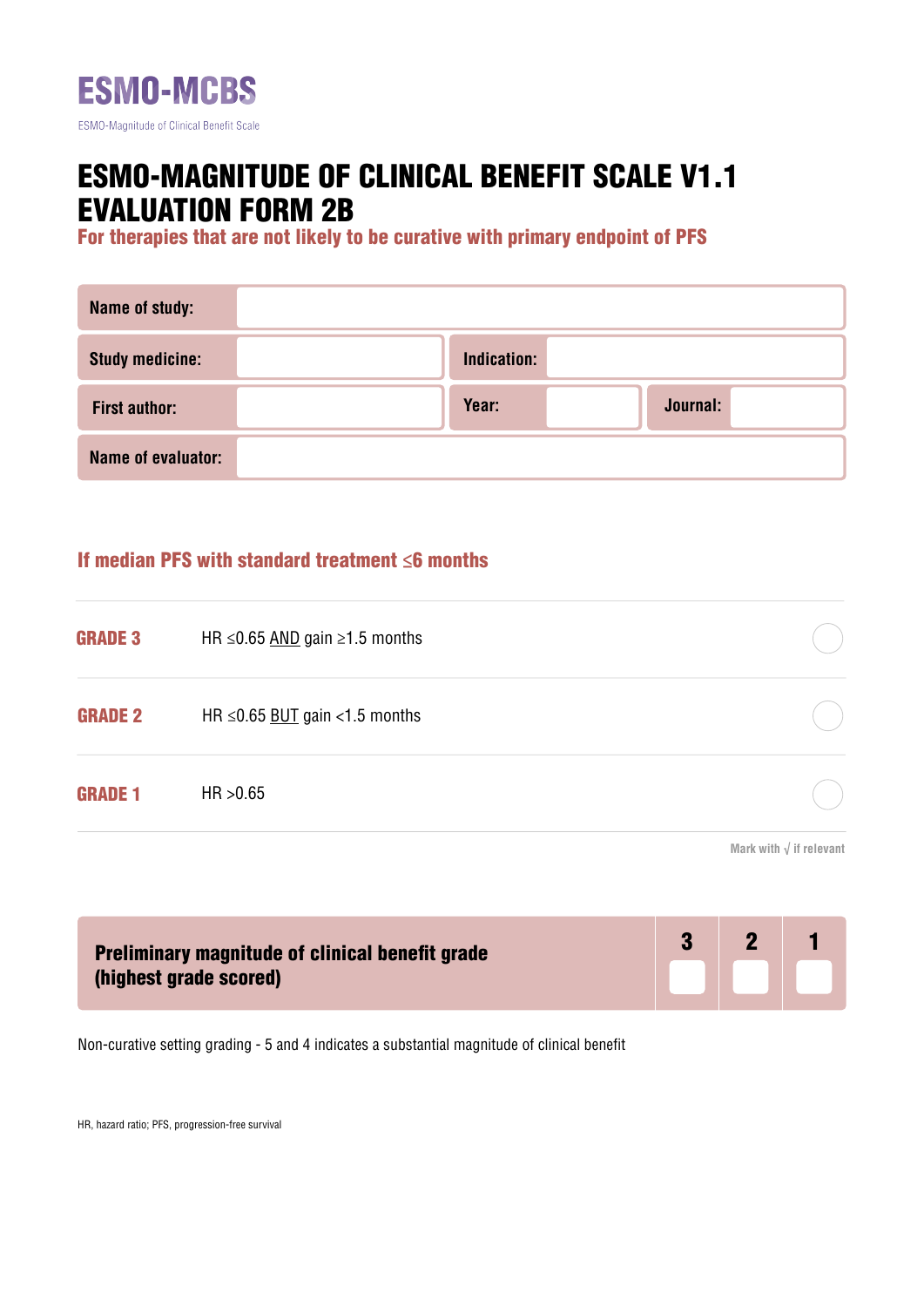

## Early stopping or crossover

| Did the study have an early stopping rule based on interim analysis of survival?                                    |  |
|---------------------------------------------------------------------------------------------------------------------|--|
| Was the randomization terminated early based on the detection of overall survival advantage<br>at interim analysis? |  |
|                                                                                                                     |  |

**If the answer to both is "yes", then see letter "E" in the adjustment section below Mark with √ if relevant**

## Toxicity assessment

#### **Is the new treatment associated with a statistically significant incremental rate of:**

| «Toxic» death >2%                                                      |  |
|------------------------------------------------------------------------|--|
| Cardiovascular ischemia >2%                                            |  |
| Hospitalisation for «toxicity» >10%                                    |  |
| Excess rate of severe CHF >4%                                          |  |
| Grade 3 neurotoxicity >10%                                             |  |
| Severe other irreversible or long lasting toxicity >2% please specify: |  |

**(Incremental rate refers to the comparison versus standard therapy in the control arm)**

**Mark with √ if relevant**

# Quality of life/Grade 3-4 toxicities\* assessment

| Was QoL evaluated as secondary outcome?                                                                |                                  |
|--------------------------------------------------------------------------------------------------------|----------------------------------|
| Does secondary endpoint QoL show improvement?                                                          |                                  |
| Are there statistically significantly less grade 3-4 toxicities impacting on daily well-being?*        |                                  |
| *This does not include alopecia, myelosuppression, but rather chronic nausea, diarrhoea, fatique, etc. | Mark with $\sqrt{ }$ if relevant |

CHF, congestive heart failure; QoL, quality of Life